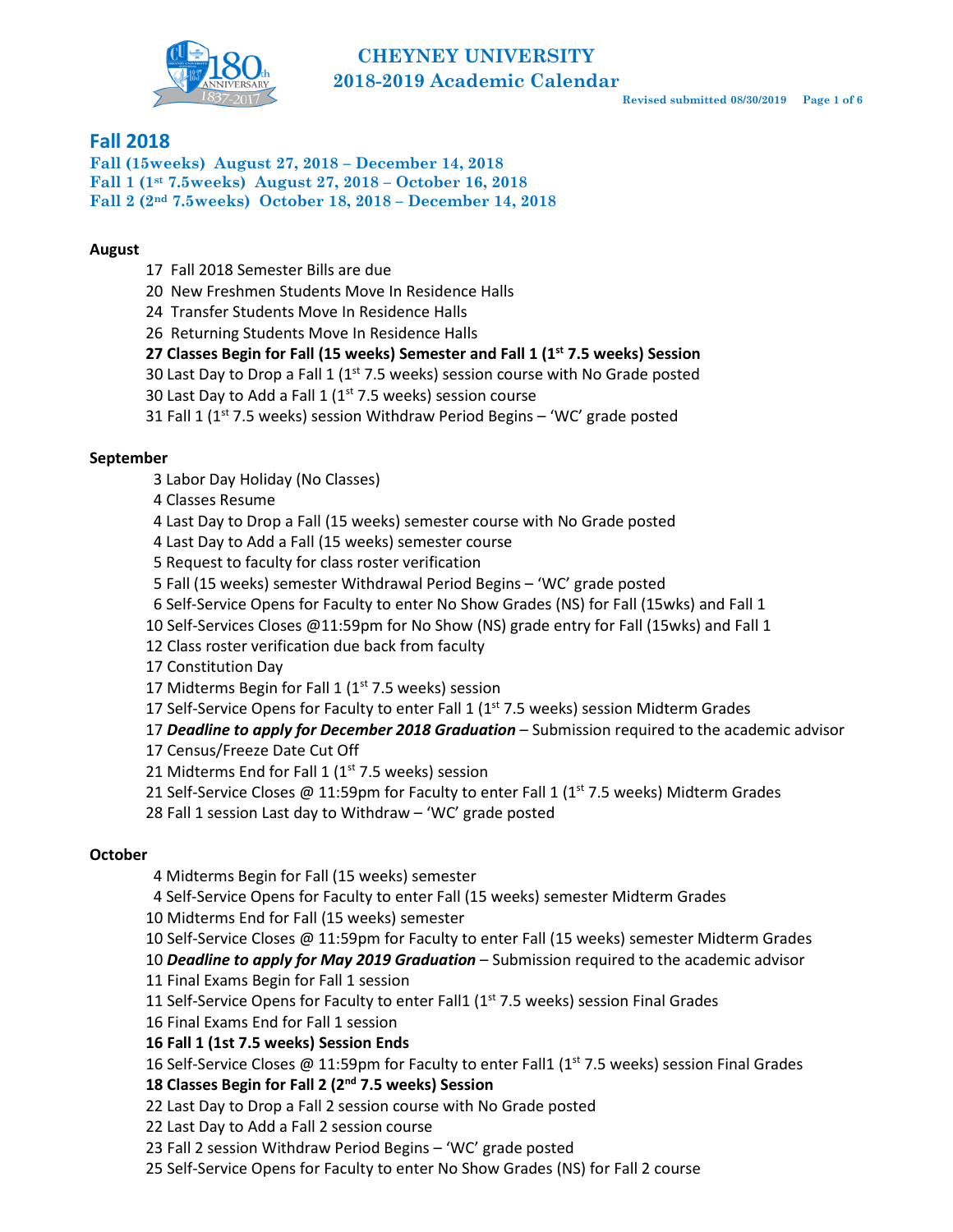

# **CHEYNEY UNIVERSITY 2018-2019 Academic Calendar**

- 27 Self Service Closes @ 11:59pm for No Show (NS) Grades entry for Fall 2 session
- 29 Fall (15 weeks) semester Last Day to Withdraw 'WC' grade posted

29 Teacher evaluation period begins

- 29 Winterim 2019 and Spring 2019 Registration Begins
	- Oct. 29 Veterans Only
	- Oct. 30 Graduate Students and Seniors (90+ credits)
	- $\bullet$  Oct. 31 Juniors (60-89 credits)
	- Nov. 01 Sophomores (30-59 credits)
	- Nov. 02 Freshmen (0-29 credits)

31 Changes of Grades for Outstanding "I" Grades due to the Registrar's Office

#### **November**

Outstanding "I" Grades converted to "F"s 9 Midterms Begin Fall 2 (2<sup>nd</sup> 7.5 weeks) session 9 Self-Service Opens for Faculty to enter Fall 2 (2<sup>nd</sup> 7.5 weeks) session Midterm Grades 9 Teacher evaluation period ends 15 Midterms End for Fall 2 (2<sup>nd</sup> 7.5 weeks) session 15 Self-Service Closes @ 11:59pm for Faculty to enter Fall 2 ( $2<sup>nd</sup>$  7.5 weeks) Midterm Grades Fall 2 session Last Day to Withdraw – 'WC' grade posted Fall Break (No Classes) Fall Break (No Classes) Fall Break (No Classes) Fall Break (No Classes) Fall Break (No Classes) Thanksgiving Day (No Classes) Thanksgiving Holiday Break (No Classes) 24 Fall Break (No Classes) Fall Break (No Classes) Classes Resume

## **December**

- 10 Last Day of Classes for Fall (15 weeks)
- 10 Last Day of Classes for Fall 2  $(2^{nd} 7.5$  weeks)

## **11-15 Final Exam Week Schedule Begins for Fall (15wks) and Fall 2 (2nd 7.5wks)**

11 Self-Service opens for Faculty to enter Fall (15wks) and Fall 2 (2<sup>nd</sup> 7.5wks) Final Grades

**14 Fall (15 weeks) Semester and Fall 2 (2nd 7.5wks) Session End**

18 Self-Service Closes @ 11:59pm for Faculty to enter Fall and Fall 2 Final Grades

## **Winterim 2019**

**Winterim (4 weeks) December 17, 2018 – January 11, 2019**

#### **December**

10 Financial Purge (students with outstanding balances dropped from rosters)

## **17 Classes Begin for Winterim 2019 Session**

- 18 Last Day to Drop a Winterim session course with No Grade posted
- 18 Last Day to Add a Winterim session course
- 19 Winterim session Withdrawal Period Begins 'WC' grade posted
- 25 Christmas Day Holiday (No Classes)
- 26 Winterim Classes Resume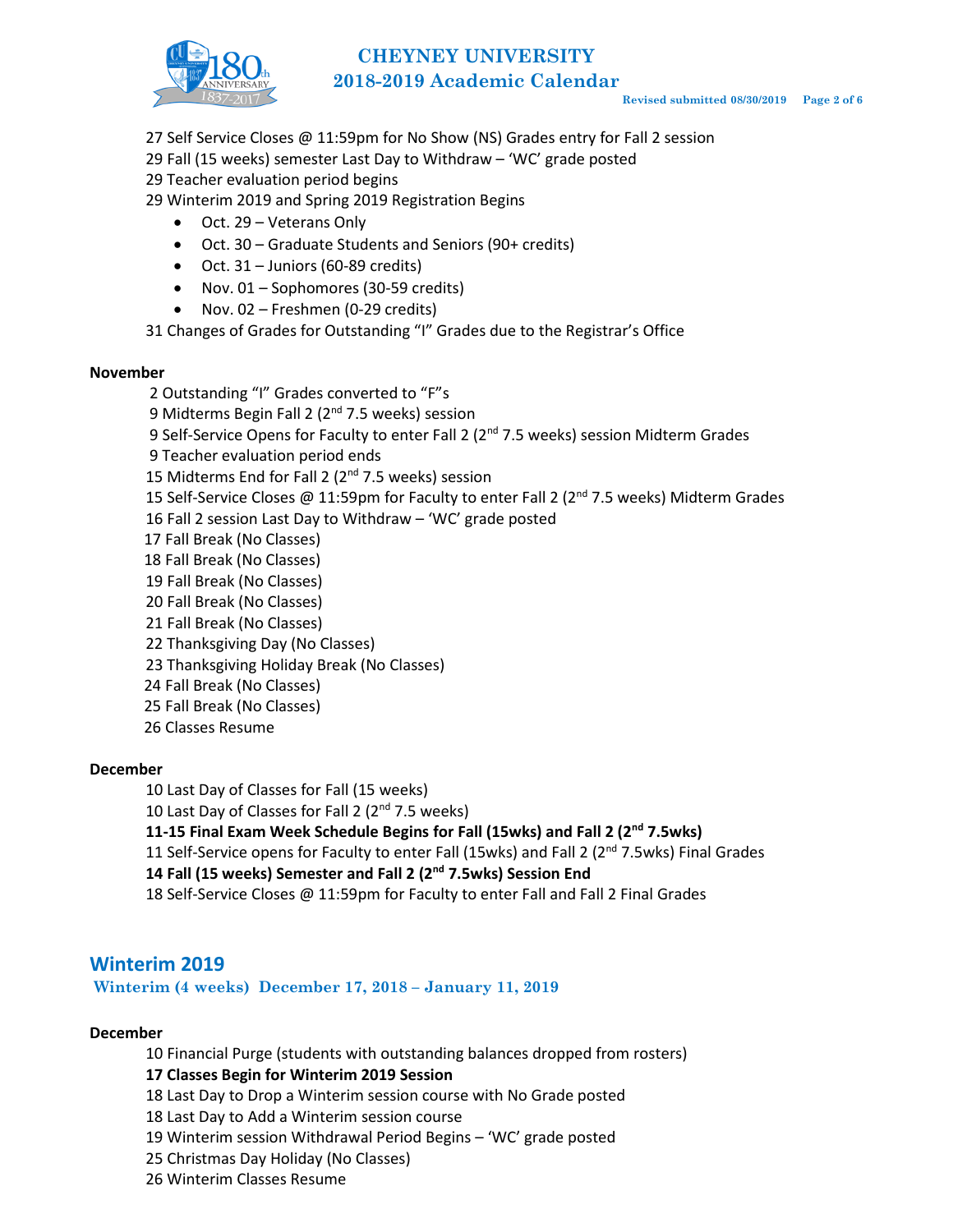

- 27 Midterms Begin for Winterim
- 27 Self-Service Opens for Faculty to enter Winterim session Midterm Grades
- 29 Midterms End for Winterim
- 29 Self-Service Closes @ 11:59pm for Faculty to enter Winterim session Midterm Grades

#### **January 2019**

- 1 New Year's Day Holiday (No Classes)
- 2 Winterim 2019 Classes Resume
- 2 Last Day to Withdraw (WC) from Winterim Course
- 10 Final Exams Begin
- 10 Self-Service opens for Faculty to Input Final Winterim Grades
- 11 Final Exams End
- 11 Winterim Session Ends
- 15 Self-Service Closes @ 11:59pm for Final Winterim Grades Input

## **Spring 2019**

```
Spring (15weeks) – January 22, 2019 – May 10, 2019
Spring 1 (1st 7.5weeks) - January 22, 2019 – March 20, 2019
Spring 2 (2nd 7.5weeks) – March 22, 2019 – May 10, 2019
```
#### **January**

- 15 Martin Luther King Holiday
- 22 Classes Begin for Spring Semester (15 weeks) and Spring 1 (1<sup>st</sup> 7.5 weeks)

24 Last Day to Drop No Grade – Spring 1  $(1<sup>st</sup> 7.5$  weeks)

24 Last Day to Add – Spring 1 ( $1<sup>st</sup>$  7.5 weeks)

25 Spring 1 ( $1<sup>st</sup>$  7.5 weeks) Withdrawal (WC) Period Begins

- 28 Last Day to Drop Semester Course (15 weeks) as No Grade
- 28 Last Day to Add Semester Course (15 weeks)
- 28 Request to faculty for class roster verification
- 29 Semester Withdrawal (WC) Begins (15 weeks)
- 30 Self-Service Opens for Faculty to Enter No Show Grades (NS) for Spring 15 and Spring 1

#### **February**

- 3 Self-Services Closes @11:59PM for No Show (NS) Grade Input
- 7 Class roster verification due back from faculty
- 8 Census/Freeze Date Cut Off
- 11 Midterm Exams Begin for Spring 1 ( $1<sup>st</sup>$  7.5 weeks)
- 11 Self-Service Opens for Faculty to Input Spring 1 Midterm Grades
- 15 Midterm Exams End for Spring 1 ( $1<sup>st</sup>$  7.5 weeks)
- 15 Self-Service Closes at 11:59PM for Spring 1 Grades Input
- 22 Last Day to Withdraw Spring 1 ( $1<sup>st</sup>$  7.5 weeks)

#### **March**

- 7 Final Exams Begin Spring 1 (1<sup>st</sup> 7.5 weeks)
- 7 Self-Service Opens for Faculty to Input Spring 1 Final Grades
- 9 17 Spring Break
- 18 Classes Resume
- 18 Midterm Exams Begin Spring Semester (15 weeks)
- 18 Self-Service Opens for Faculty to Input Spring 15 week Final Grades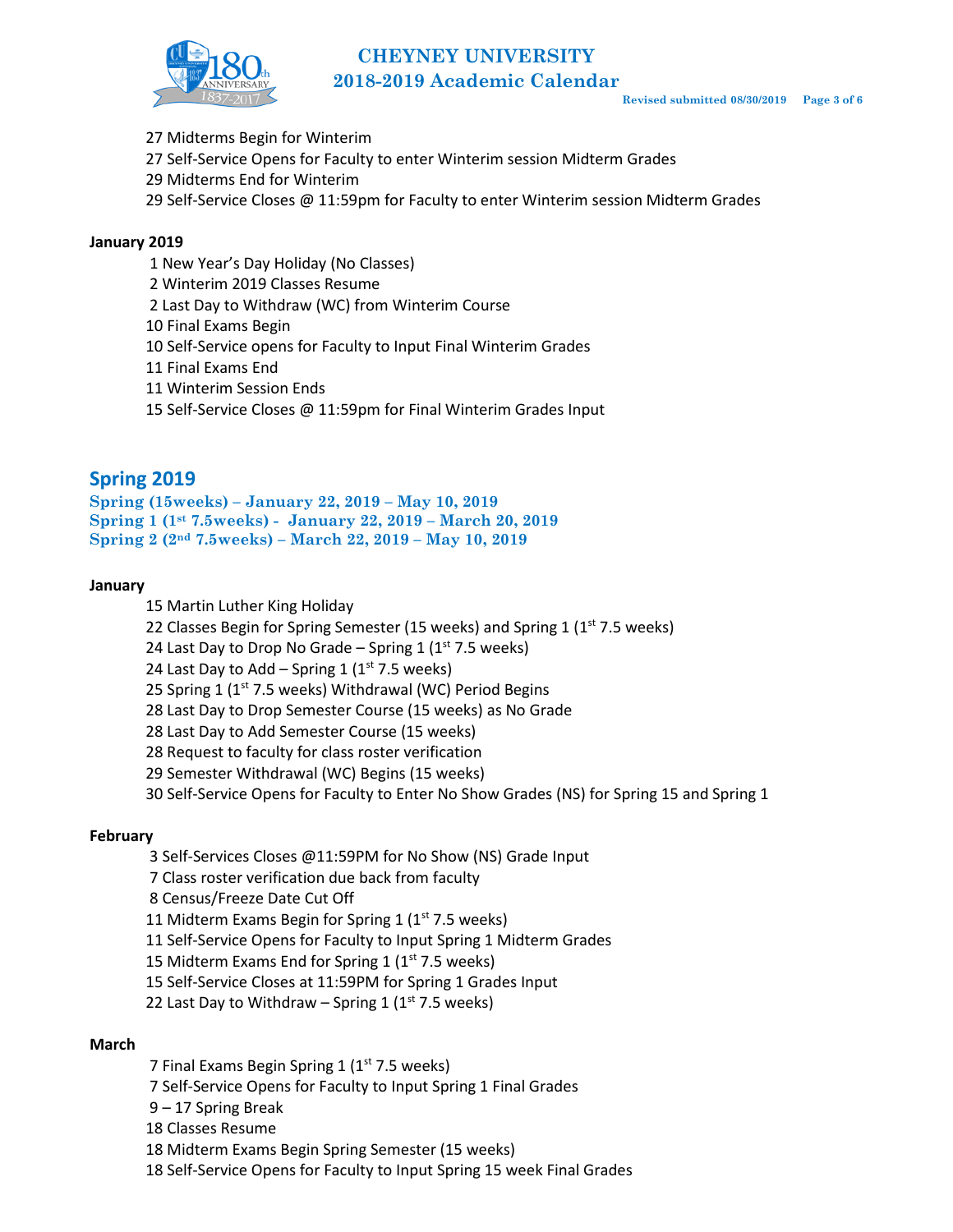# **CHEYNEY UNIVERSITY 2018-2019 Academic Calendar**



- 19 Final Exams End Spring 1 ( $1<sup>st</sup>$  7.5 weeks)
- 19 Self-Service Closes @ 11:50PM for Spring 1 Final Grades Input
- 21 Spring 2 (2<sup>nd</sup> 7.5 weeks) Begins
- 22 Midterm Exams End Spring Semester (15 weeks)
- 22 Self-Service Closes @11:59pm for Spring 15 week Midterm Grades
- 25 Last Day to Drop No Grade Spring 2 (2<sup>nd</sup> 7.5 weeks)
- 25 Last Day to Add Spring 2  $(2^{nd} 7.5$  weeks)
- 26 Spring 2 (2<sup>nd</sup> 7.5 weeks) Withdraw (WC) Period Begins
- 27 Self-Service Opens for Faculty to Enter No Shows Grades (NS) for Spring 2
- 29 Self-Service Closes for Spring 2 No Shows Grades (NS)
- 29 Last Day to Withdraw from Semester (15 weeks)

## **April**

- 1 Summer 2018 and Fall 2018 Registration Begins
	- Apr. 01 Veterans Only
	- Apr. 02 Graduate Students and Seniors (90+ credits)
	- Apr.  $03$  Juniors (60-89 credits)
	- Apr. 04 Sophomores (30-59 credits)
	- Apr. 05 Freshman 0-29 credits)
- 12 Last Day to Withdraw from Semester (15 weeks)
- 15 Midterm Exams Begin Spring 2 (2<sup>nd</sup> 7.5 weeks)
- 15 Self-Service Opens for Faculty to Input Spring 2 Midterm Grades
- 19 Midterm Exams End Spring 2 (2<sup>nd</sup> 7.5 weeks)
- 19 Self-Service Closes at 11:59PM for Spring 1 Grades Input
- 24 Last Day to Withdraw Spring 2  $(2^{nd}$  7.5 weeks)

## **May**

- 3 Last Day of Classes for Semester (15 weeks)
- 3 Last Day of Classes for Spring 2 ( $2<sup>nd</sup>$  7.5 weeks)
- 6-10 Final Exams Week Schedule Begins Semester (15 weeks) and Spring 2 ( $2<sup>nd</sup>$  7.5 weeks)
- 10 Self-Service opens for Faculty to Input Final Spring 15 and Spring 2 Grades
- 10 Semester Ends
- 11 Commencement
- 16 Self-Service Closes @ 11:59PM for Final Grades Input

# **Summer 2019**

**Summer (11 weeks) – May 21, 2018 – August 2, 2018 Summer 1 (1st 5 weeks) – May 21, 2018 – June 21, 2018 Summer 2 (2nd weeks) – July 5, 2018 – August 8, 2018**

## **Summer (11 Weeks) May 21, 2018 – August 2, 2018**

## **May**

 Summer 11 weeks Semester Begins Last Day to Drop No Grade Summer 11 weeks Last Day to Add Summer 11 weeks Semester Withdrawal (WC) Begins Summer 11 weeks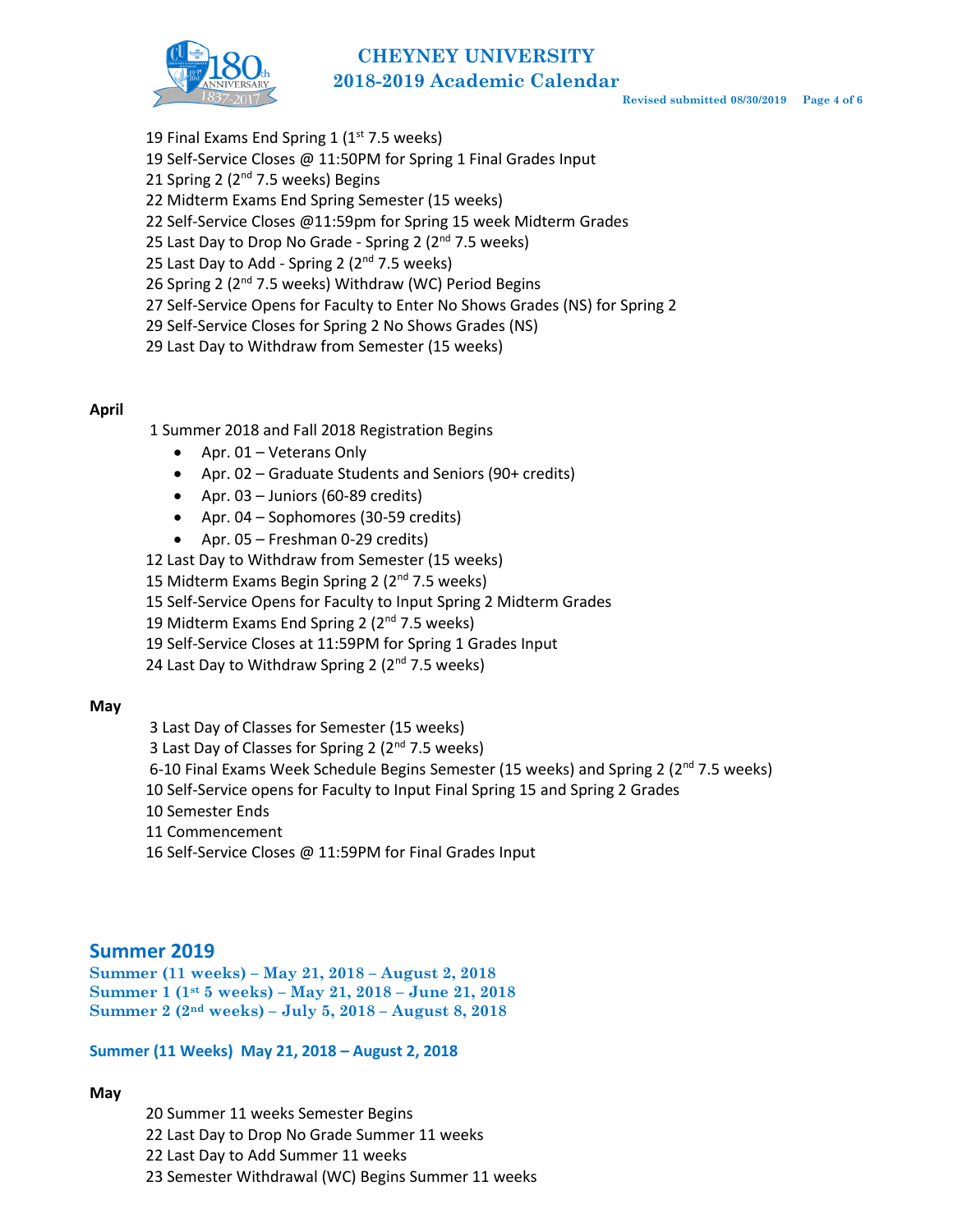

# **CHEYNEY UNIVERSITY 2018-2019 Academic Calendar**

Memorial Day – No Classes

Classes Resume

#### **June**

 Midterm Exams Begin Summer 11 weeks Self-Service Opens for Faculty to Input Summer 11 Weeks Midterm Grades

**July**

Self-Service Closes at 11:59PM for Summer 11 Weeks Midterm Grades Input

Last Day to Withdraw Summer 11 weeks

Final Exams Begin for Summer 11 weeks

Self-Service Opens for Faculty to Input Summer 11 Weeks Final Grades

#### **August**

Summer 11 weeks Semester Ends

Self-Service Closes @ 11:59PM for Final Grades Input

## **Summer 1 (1st 5 weeks) May 20, 2019 – June 20, 2019**

#### **May**

Summer 1 Semester Begins

Last Day to Drop No Grade Summer 1

Last Day to Add Summer 1

Summer 1 Withdrawal (WC) Begins

Memorial Day – No Classes

Classes Resume

#### **June**

 Midterm Exams Begin Summer 1 Self-Service Opens for Faculty to Input Summer 1 Midterm Grades Midterm Exams End Summer 1 Self-Service Closes at 11:59PM for Summer 1 Midterm Grades Input Last Day to Withdraw - Summer 1 Final Exams Begin for Summer 1 Self-Service Opens for Faculty to Input Summer 1 Final Grades 20 Final Exams End for Summer 1 Summer 1 Ends Self-Service Closes for Summer 1 Final Grades

#### **Summer 2 (2nd 5 weeks) July 01-August 01, 2019**

## **July**

Summer 2 Semester Begins

Last Day to Drop No Grade Summer 2

Last Day to Add Summer 2

Summer 2 Withdrawal (WC) Begins

04 July 4<sup>th</sup> Holiday (No Classes)

05 Classes Resume

Midterm Exams Begin Summer 2

Self-Service Opens for Faculty to Input Summer 1 Midterm Grades

Midterm Exams End Summer 2

Self-Service Closes at 11:59PM for Summer 2 Midterm Grades Input